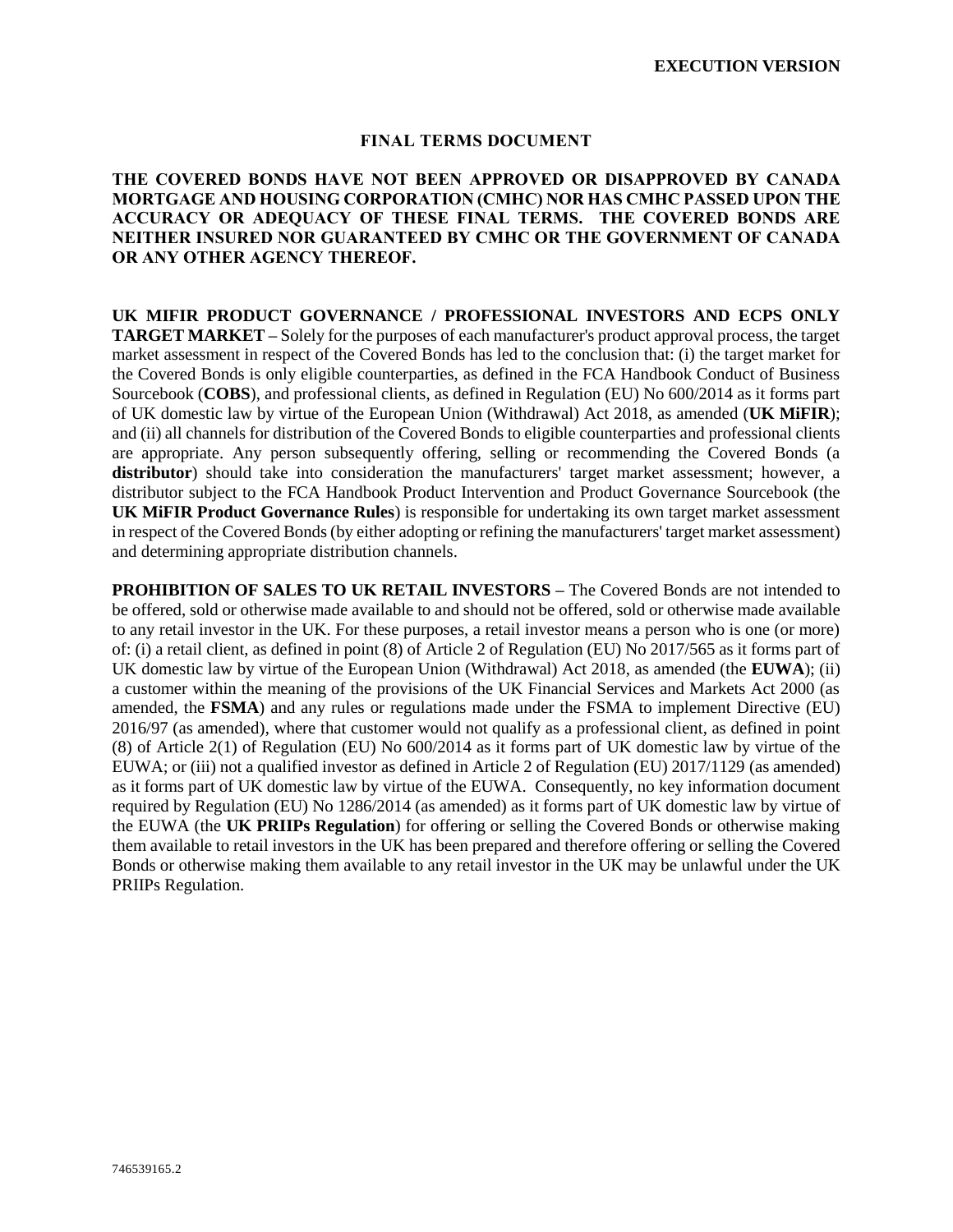#### **Bank of Montreal (LEI No.: NQQ6HPCNCCU6TUTQYE16)**

## **Issue of £600,000,000 Floating Rate Covered Bonds due 9 March 2027 unconditionally and irrevocably guaranteed as to payment of principal and interest by BMO Covered Bond Guarantor Limited Partnership under the U.S.\$32 billion Global Registered Covered Bond Program**

#### **PART 1**

#### **CONTRACTUAL TERMS**

Terms used herein will be deemed to be defined as such for the purposes of the Terms and Conditions set forth in the Prospectus dated 6 August 2021, the first supplemental Prospectus dated 25 August 2021, the second supplemental Prospectus dated 6 January 2022 and the third supplemental Prospectus dated 1 March 2022 which together constitute a base prospectus (together, the **Prospectus**) for the purposes of Regulation (EU) 2017/1129 (as amended) as it forms part of UK domestic law by virtue of the European Union (Withdrawal) Act 2018, as amended (the **EUWA**) (the **UK Prospectus Regulation**). This document constitutes the final terms of the Covered Bonds described herein for the purposes of the UK Prospectus Regulation and must be read in conjunction with the Prospectus as so supplemented in order to obtain all relevant information. The Prospectus is available for viewing at http://www.londonstockexchange.com/exchange/news/market-news/market-news-home.html and copies of the Prospectus and the supplemental Prospectus are available free of charge to the public at the Executive Offices of the Issuer and from the specified office of each of the Paying Agents.

The Guarantor is not now, and, immediately following the issuance of the Covered Bonds pursuant to the Trust Deed, will not be, a "covered fund" for purposes of regulations adopted under Section 13 of the Bank Holding Company Act of 1956, as amended, commonly known as the **Volcker Rule**. In reaching this conclusion, although other statutory or regulatory exemptions under the Investment Company Act of 1940, as amended, and under the Volcker Rule and its related regulations may be available, the Guarantor has relied on the exemption from registration set forth in Section  $3(c)(5)$  of the Investment Company Act of 1940, as amended. See "*Certain Volcker Rule Considerations*" in the Prospectus.

| 1. | (a) | Issuer:                                                                                             | <b>Bank of Montreal</b>                                        |
|----|-----|-----------------------------------------------------------------------------------------------------|----------------------------------------------------------------|
|    | (b) | Guarantor:                                                                                          | Bond<br>Guarantor<br>Limited<br>Covered<br>BMO.<br>Partnership |
| 2. | (a) | Series Number:                                                                                      | CBL <sub>27</sub>                                              |
|    | (b) | <b>Tranche Number:</b>                                                                              |                                                                |
|    | (c) | Series which Covered Bonds will Not Applicable<br>be consolidated and form a single<br>Series with: |                                                                |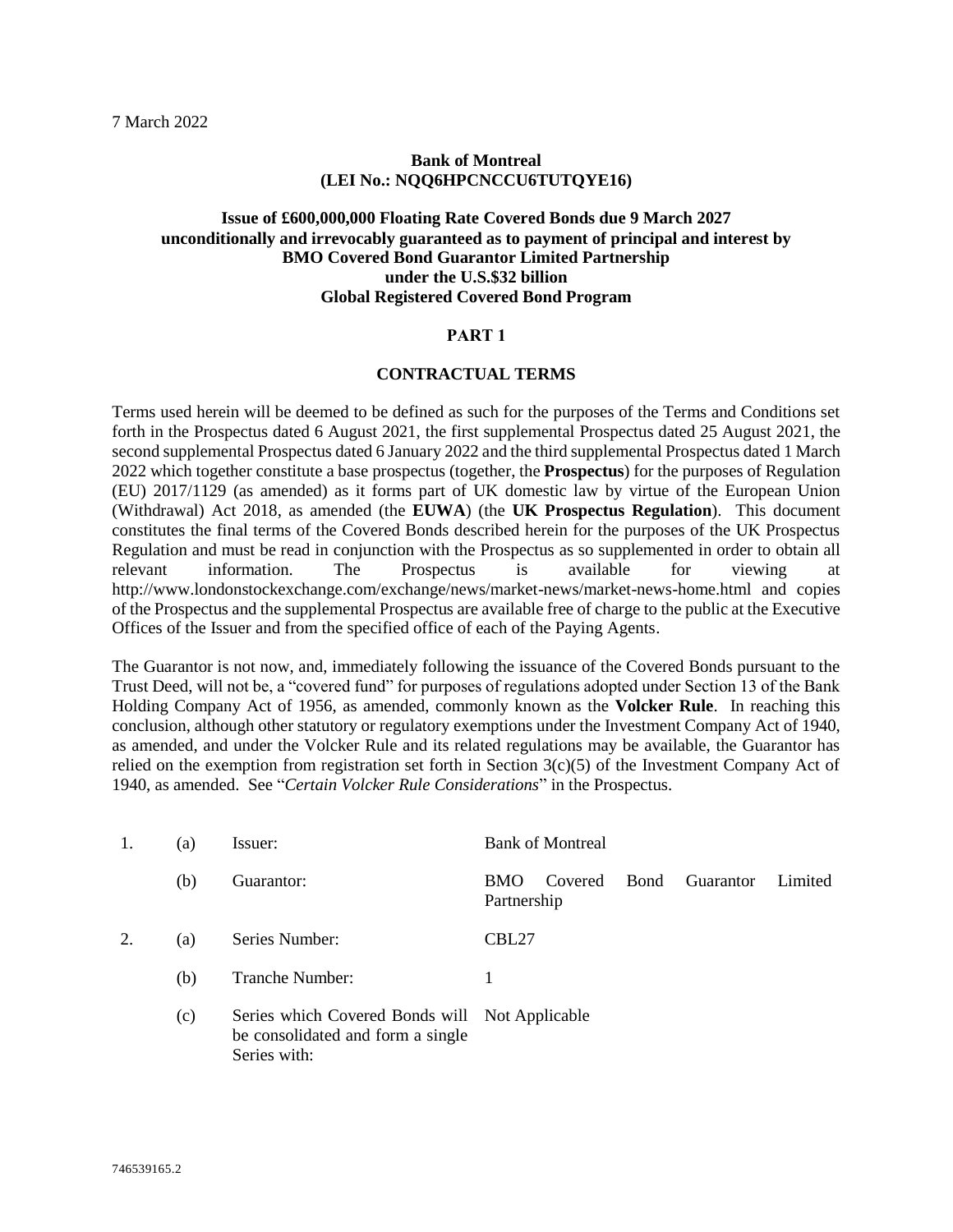|     | (d) | Date on which the Covered Bonds<br>will be consolidated and form a<br>single Series with the Series<br>specified above:                                                     | Not Applicable                                                                                                                                                                                     |
|-----|-----|-----------------------------------------------------------------------------------------------------------------------------------------------------------------------------|----------------------------------------------------------------------------------------------------------------------------------------------------------------------------------------------------|
| 3.  |     | <b>Specified Currency or Currencies:</b>                                                                                                                                    | GBP or £ $(f)$                                                                                                                                                                                     |
| 4.  |     | Aggregate Nominal Amount of Covered<br>Bonds admitted to trading:                                                                                                           |                                                                                                                                                                                                    |
|     | (a) | Series:                                                                                                                                                                     | £600,000,000                                                                                                                                                                                       |
|     | (b) | Tranche:                                                                                                                                                                    | £600,000,000                                                                                                                                                                                       |
| 5.  | (a) | <b>Issue Price:</b>                                                                                                                                                         | 102.938 per cent. of the Aggregate Nominal<br>Amount                                                                                                                                               |
| 6.  | (a) | <b>Specified Denominations:</b>                                                                                                                                             | £100,000 and integral multiples of £1,000 in excess<br>thereof up to and including £199,000.                                                                                                       |
|     | (b) | <b>Calculation Amount:</b>                                                                                                                                                  | £1,000                                                                                                                                                                                             |
|     |     |                                                                                                                                                                             |                                                                                                                                                                                                    |
| 7.  | (a) | <b>Issue Date:</b>                                                                                                                                                          | 9 March 2022                                                                                                                                                                                       |
|     | (b) | <b>Interest Commencement Date:</b>                                                                                                                                          | <b>Issue Date</b>                                                                                                                                                                                  |
| 8.  | (a) | Final Maturity Date:                                                                                                                                                        | Interest Payment Date falling on or nearest to 9<br>March 2027                                                                                                                                     |
|     | (b) | Extended Due for Payment Date<br>of<br>Guaranteed<br><b>Amounts</b><br>corresponding<br>the<br>Final<br>to<br>Redemption Amount under the<br><b>Covered Bond Guarantee:</b> | Interest Payment Date falling on or nearest to 9<br>March 2028                                                                                                                                     |
| 9.  |     | <b>Interest Basis:</b>                                                                                                                                                      | Interest accrues from, and including, the Interest<br>Commencement Date to, but excluding, the Final<br>Maturity Date at a rate of $SONIA + 1.00\%$ Floating<br>Rate payable quarterly in arrears. |
|     |     |                                                                                                                                                                             | Interest accrues from and including the Final<br>Maturity Date to, but excluding, the Extended Due<br>for Payment Date at a rate of $SONIA + 1.00\%$<br>Floating Rate payable monthly in arrears.  |
| 10. |     | Redemption/Payment Basis:                                                                                                                                                   | Redemption at par on the Final Maturity Date,<br>subject to extension as set out in the Prospectus.                                                                                                |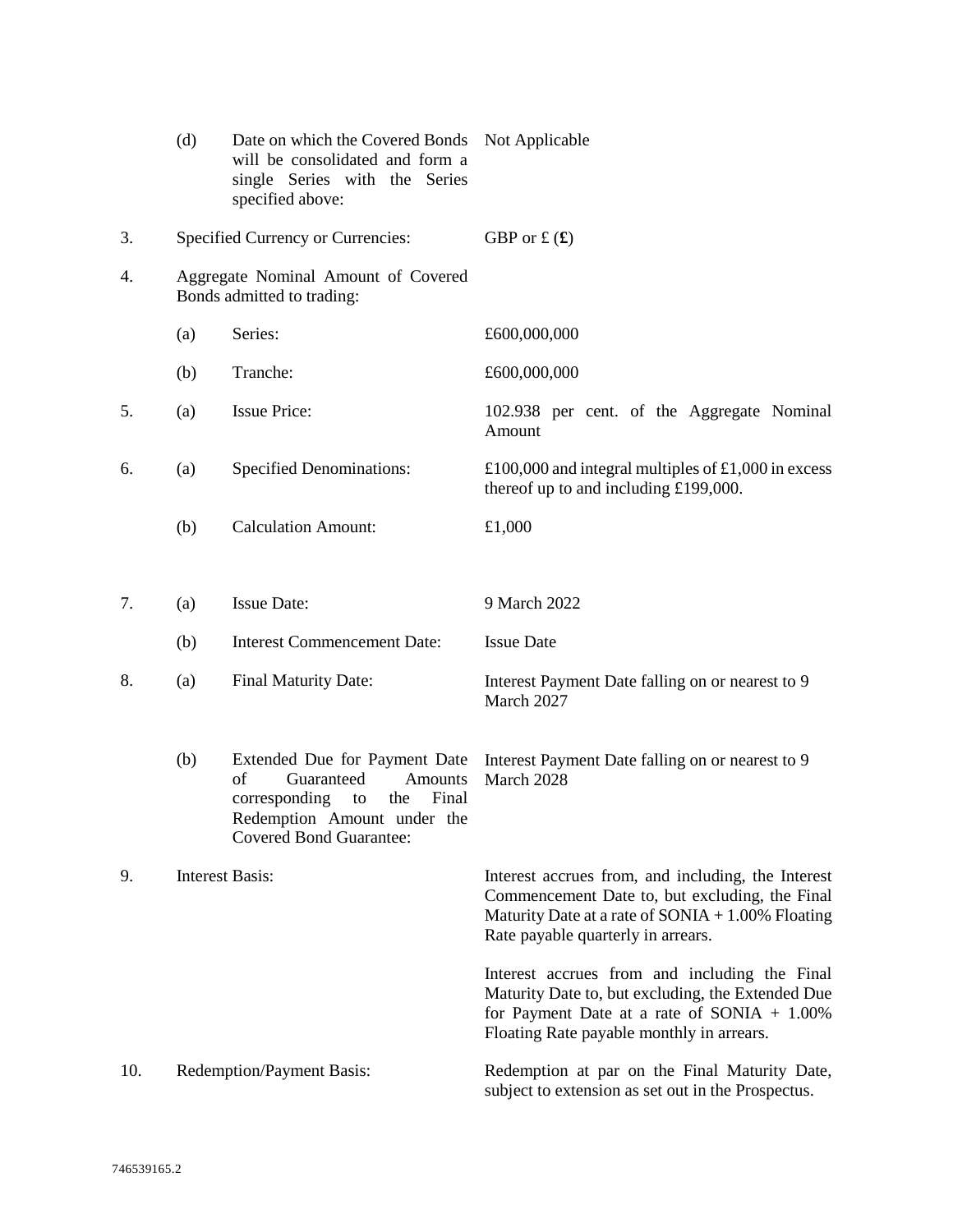| 11. | <b>Basis</b><br>Interest<br>Change<br>of<br><b>Redemption/Payment Basis:</b> | or Floating to Floating                                                                                                                                       |
|-----|------------------------------------------------------------------------------|---------------------------------------------------------------------------------------------------------------------------------------------------------------|
| 12. | Put/Call Options:                                                            | Not Applicable.                                                                                                                                               |
| 13. | Bonds:                                                                       | Date of approval for issuance of Covered 29 May 2013, 30 March 2015, 4 April 2016, 24<br>July 2017, 23 July 2018, 29 May 2019, 27 May<br>2020 and 26 May 2021 |

# **PROVISIONS RELATING TO INTEREST (IF ANY) PAYABLE**

| 14. |     | <b>Fixed Rate Covered Bond Provisions:</b> | Not Applicable                                                                                                                                                                                                                                                                                                                                                                                                                       |
|-----|-----|--------------------------------------------|--------------------------------------------------------------------------------------------------------------------------------------------------------------------------------------------------------------------------------------------------------------------------------------------------------------------------------------------------------------------------------------------------------------------------------------|
| 15. |     | Floating Rate Covered Bond Provisions:     | Applicable.                                                                                                                                                                                                                                                                                                                                                                                                                          |
|     | (a) | Interest Period(s):                        | The first Interest Period will be the period from and<br>including the Issue Date to, but excluding, the First<br>Interest Payment Date and subsequent Interest<br>Periods will be from and including the Interest<br>Payment Date to, but excluding, the immediately<br>following Interest Payment Date, to, but excluding,<br>the Final Maturity Date.                                                                             |
|     |     |                                            | If applicable, the first Interest Period after the Final<br>Maturity Date will be the period from and<br>including the Final Maturity Date to,<br>but<br>excluding, the following Interest Payment Date<br>and subsequent Interest Periods will be from and<br>including the Interest Payment Date to, but<br>excluding, the immediately following Interest<br>Payment Date, to, but excluding, the Extended Due<br>for Payment Date |
|     | (b) | Interest Payment Date(s):                  | 9 June, 9 September, 9 December and 9 March in<br>each year, commencing 9 June 2022 and ending on<br>the Final Maturity Date (provided, however, that<br>after the Extension Determination Date, the<br>Interest Payment Date shall be monthly)                                                                                                                                                                                      |
|     | (c) | First Interest Payment Date:               | 9 June 2022                                                                                                                                                                                                                                                                                                                                                                                                                          |
|     | (d) | <b>Business Day Convention:</b>            | Modified Following Business Day Convention                                                                                                                                                                                                                                                                                                                                                                                           |
|     | (e) | Business Day(s):                           | Business Days has the meaning given to it in<br>Condition $4.5(a)$                                                                                                                                                                                                                                                                                                                                                                   |
|     | (f) | <b>Additional Business Centre(s):</b>      | Not Applicable                                                                                                                                                                                                                                                                                                                                                                                                                       |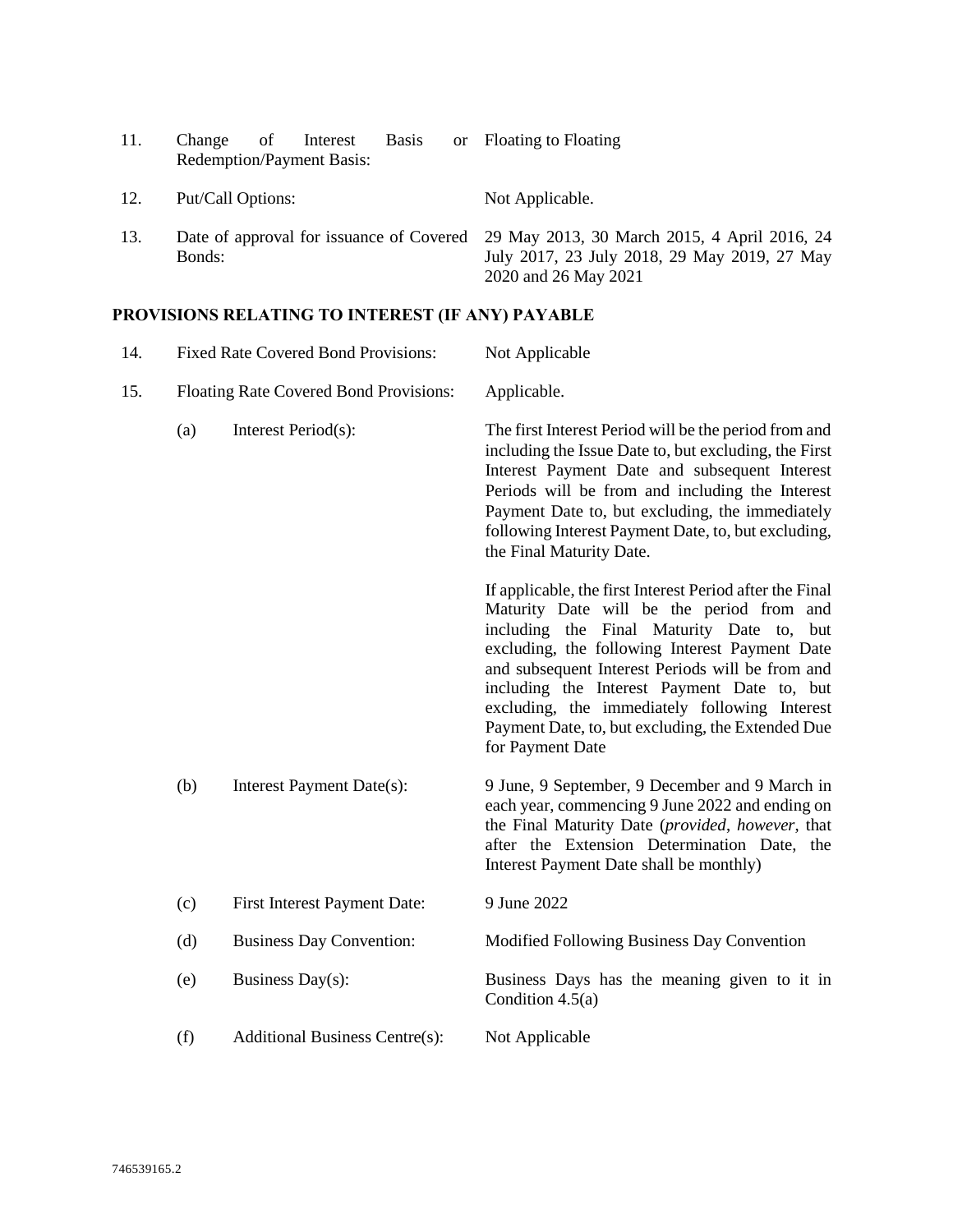| (g) | Manner in which the Rate of Screen Rate Determination<br>Interest and Interest Amount is to<br>be determined:              |                                                                                                                                                          |
|-----|----------------------------------------------------------------------------------------------------------------------------|----------------------------------------------------------------------------------------------------------------------------------------------------------|
| (h) | Party responsible for calculating<br>the Rate of Interest and Interest<br>Amount (if not the Issuing and<br>Paying Agent): | Not Applicable                                                                                                                                           |
| (i) | <b>Screen Rate Determination:</b>                                                                                          | Applicable                                                                                                                                               |
|     | <b>Reference Rate:</b>                                                                                                     | <b>SONIA</b>                                                                                                                                             |
|     | <b>Relevant Financial Centre:</b>                                                                                          | London, TARGET2, Toronto                                                                                                                                 |
|     | <b>Calculation Method:</b>                                                                                                 | <b>Compounded Daily Rate</b>                                                                                                                             |
|     | Compounded<br>SONIA<br>Daily<br><b>Observation Convention:</b>                                                             | <b>Observation Lookback Convention</b>                                                                                                                   |
|     | <b>Relevant Number:</b>                                                                                                    | Not Applicable                                                                                                                                           |
|     | Interest Determination Date(s):                                                                                            | The fifth London Banking Day prior to the end of<br>each Interest Period                                                                                 |
|     | Relevant Screen Page:                                                                                                      | Reuters Screen SONIA Page                                                                                                                                |
|     | <b>Observation Look-Back Period:</b>                                                                                       | <b>Five London Banking Days</b>                                                                                                                          |
| (j) | ISDA Determination:                                                                                                        | Not Applicable                                                                                                                                           |
| (k) | Floating Rate<br>Covered<br>Bond<br>$Margin(s)$ :                                                                          | From, and including, the Issue Date to, but<br>excluding, the Final Maturity Date, $+1.00\%$ per<br>annum                                                |
|     |                                                                                                                            | From, and including, the Final Maturity Date to,<br>but excluding, the Extended Due for Payment<br>Date, $+1.00\%$ per annum                             |
| (1) | Minimum Rate of Interest:                                                                                                  | 0.000 per cent. per annum                                                                                                                                |
| (m) | Maximum Rate of Interest:                                                                                                  | 60.000 per cent. per annum                                                                                                                               |
| (n) | Day Count Fraction:                                                                                                        | Actual/365 (Fixed), for the period from, and<br>including, the Issue Date to, but excluding, the<br>Final Maturity Date; and                             |
|     |                                                                                                                            | If applicable, Actual/365 (Fixed) for the period<br>from, and including, the Final Maturity Date to, but<br>excluding, the Extended Due for Payment Date |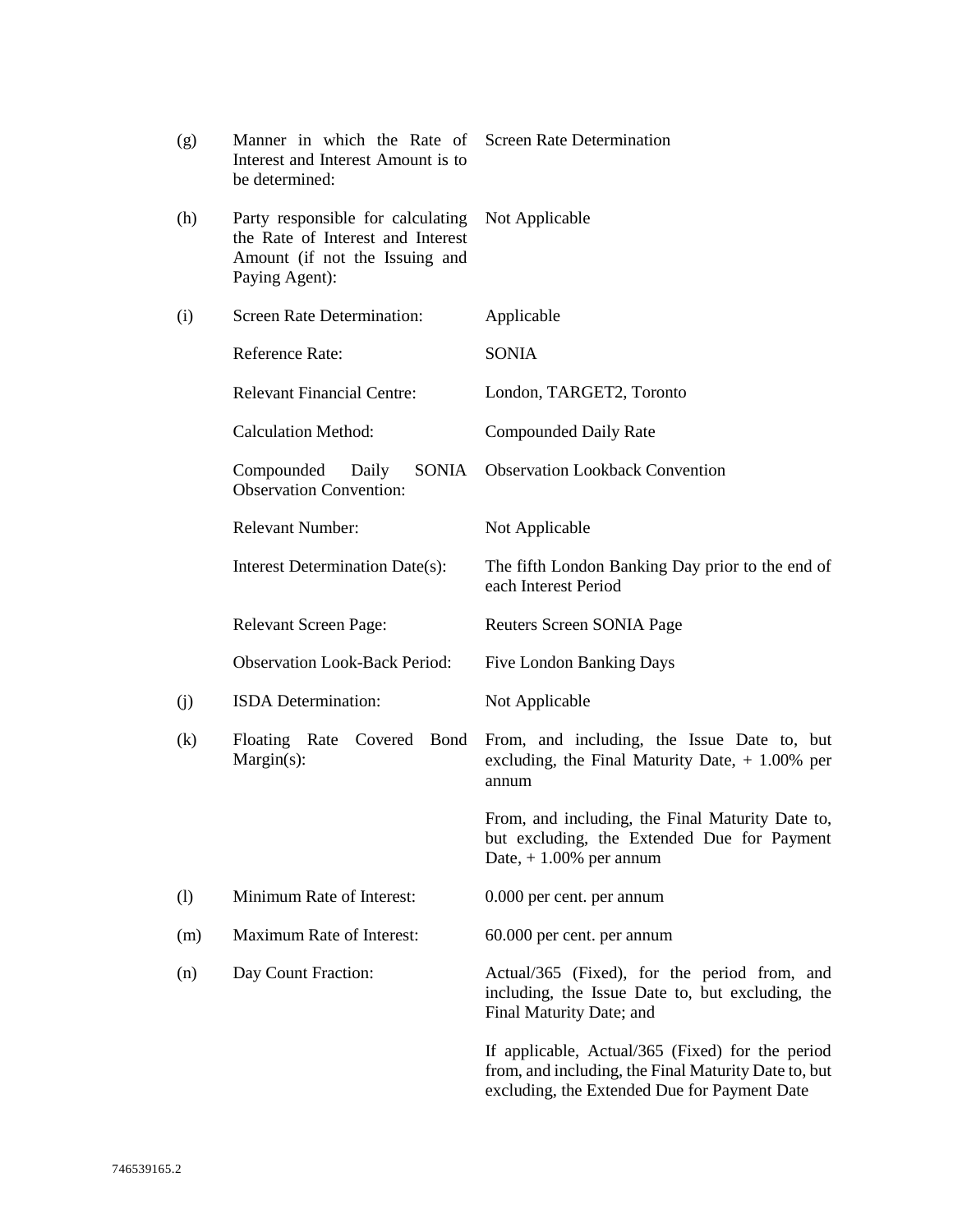16. Zero Coupon Covered Bond Provisions: Not Applicable

## **PROVISIONS RELATING TO REDEMPTION**

| 17. | Issuer Call:                                                                                                                                                                                                                                                                                                                                                                                                         | Not Applicable |
|-----|----------------------------------------------------------------------------------------------------------------------------------------------------------------------------------------------------------------------------------------------------------------------------------------------------------------------------------------------------------------------------------------------------------------------|----------------|
| 18. | Put Option:                                                                                                                                                                                                                                                                                                                                                                                                          | Not Applicable |
| 19. | Final Redemption Amount of each £1,000 per Calculation Amount<br>Covered Bond:                                                                                                                                                                                                                                                                                                                                       |                |
| 20. | Early Redemption Amount of each £1,000 per Calculation Amount<br>Covered Bond payable on redemption for<br>taxation reasons or illegality or upon<br>acceleration following an Issuer Event of<br>Default or Guarantor Event of Default or<br>other early redemption and/or the method<br>of calculating the same (if required or if<br>different from that set out in Condition 6.7<br>(Early Redemption Amounts)): |                |

## **GENERAL PROVISIONS APPLICABLE TO THE COVERED BONDS**

| 21. | Form of Covered Bonds:                                                                                                     | <b>Registered Covered Bonds:</b>                                                                                                                                                 |
|-----|----------------------------------------------------------------------------------------------------------------------------|----------------------------------------------------------------------------------------------------------------------------------------------------------------------------------|
|     |                                                                                                                            | Regulation S Global Covered Bond (£600,000,000<br>nominal amount) registered in the name of the<br>common safekeeper for Euroclear and Clearstream,<br>Luxembourg or its nominee |
| 22. | New Global Covered Bond:                                                                                                   | N <sub>0</sub>                                                                                                                                                                   |
| 23. | Global Covered Bond held under the New<br>Safekeeping Structure:                                                           | Yes                                                                                                                                                                              |
| 24. | Financial<br>Centre(s) or other special<br>provisions relating to payment dates:                                           | London, Toronto, and a day on which the TARGET<br>System is open                                                                                                                 |
| 25. | Talons for future Coupons to be attached<br>to Bearer Definitive Covered Bonds (and<br>dates on which such Talons mature): | N <sub>0</sub>                                                                                                                                                                   |
| 26. | Redenomination, renominalisation and<br>reconventioning provisions:                                                        | Not Applicable                                                                                                                                                                   |

## **RESPONSIBILITY**

The ratings explanations set out in Item 2 (*Ratings*) of Part B has been extracted from the websites of Fitch, Moody's and DBRS. Each of the Issuer and the Guarantor confirms that such information has been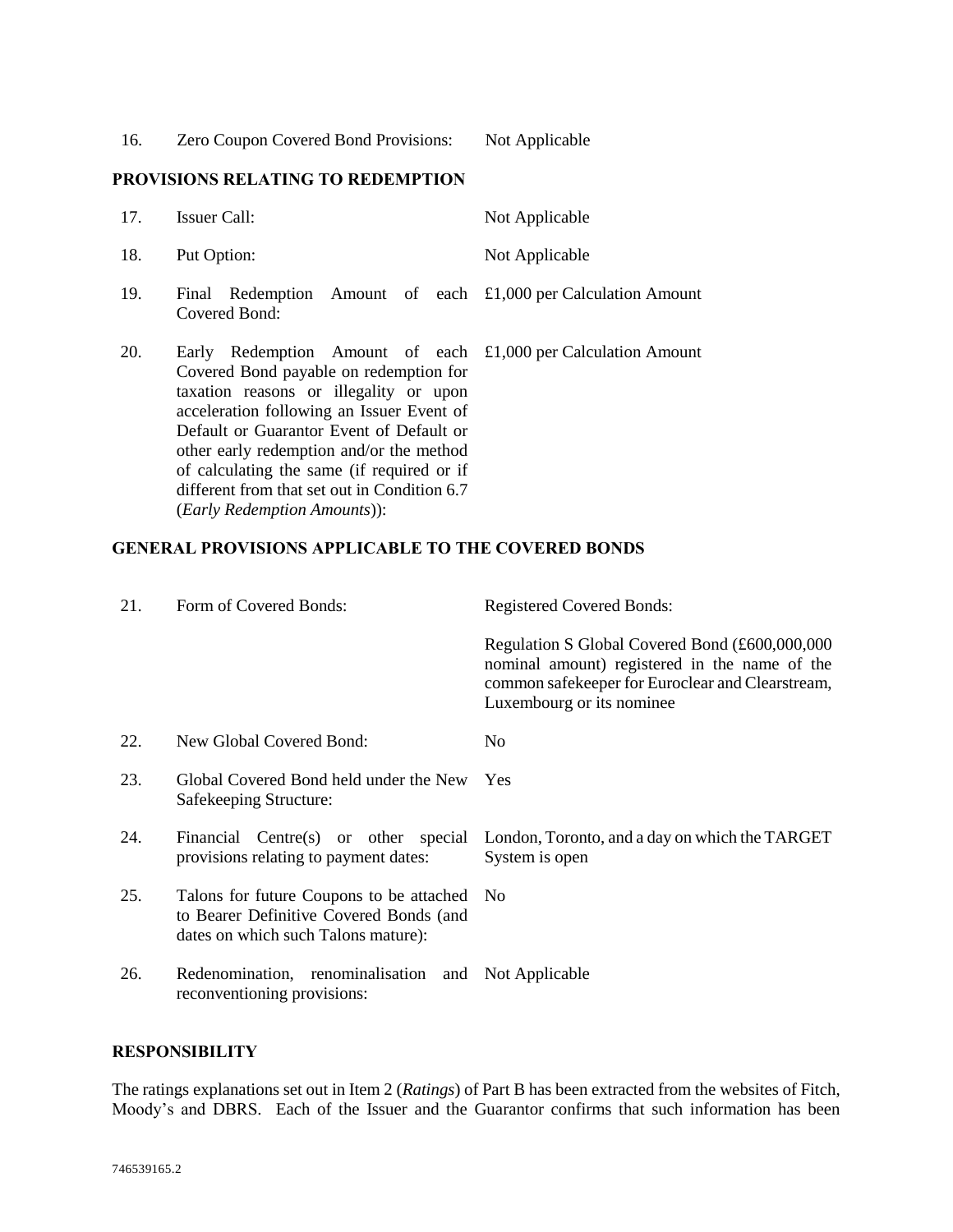accurately reproduced and that, so far as it is aware and is able to ascertain from information published by Fitch, Moody's and DBRS, respectively, no facts have been omitted which would render the reproduced information inaccurate or misleading.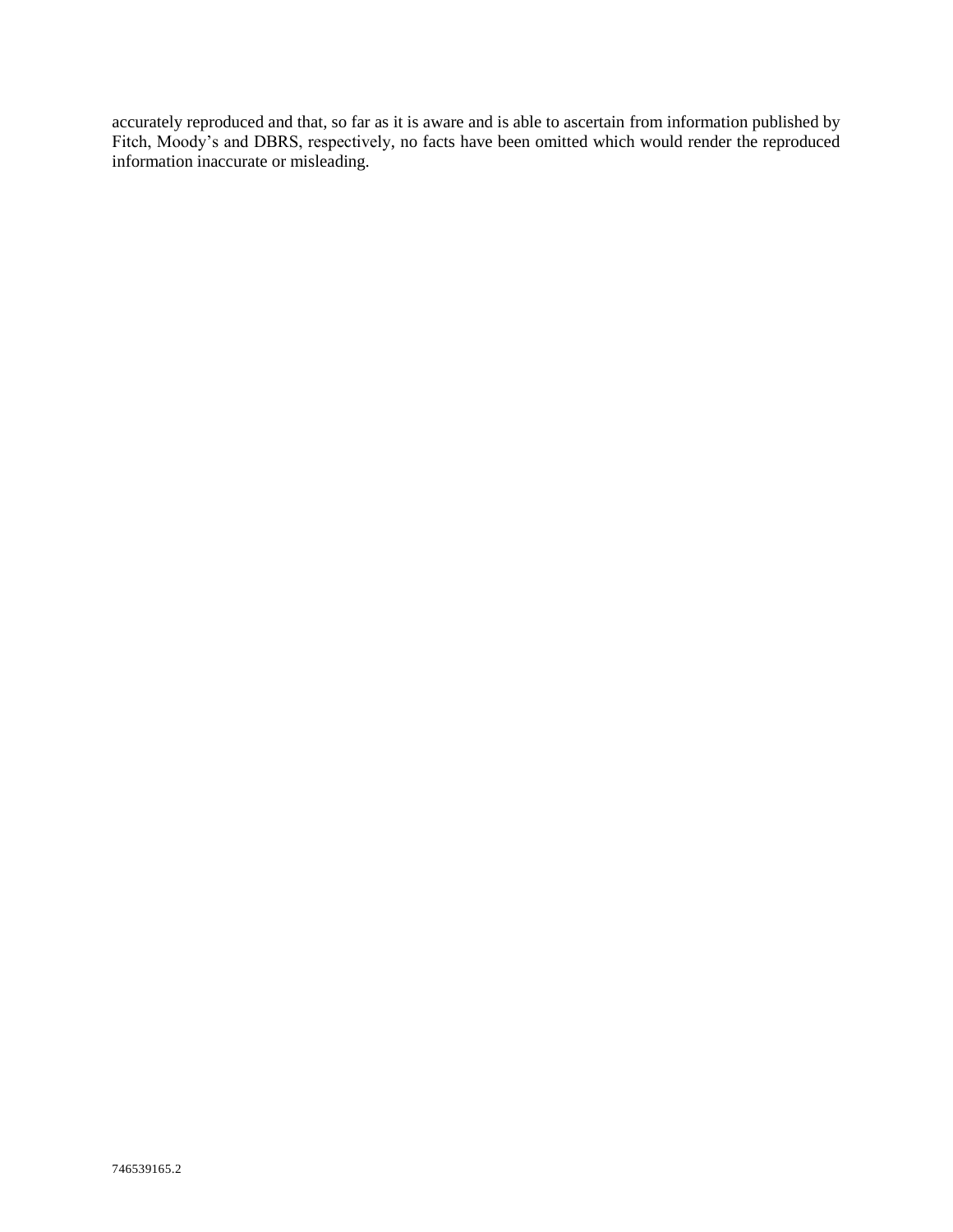Signed on behalf of the Issuer:

By: /s/ Caroline Dufaux

Name: Caroline Dufaux Title: Global Head, Capital Management and Funding

*Duly authorised*

Signed on behalf of the Guarantor:

By: /s/ Caroline Dufaux

Name: Caroline Dufaux Title: President

*Duly authorised*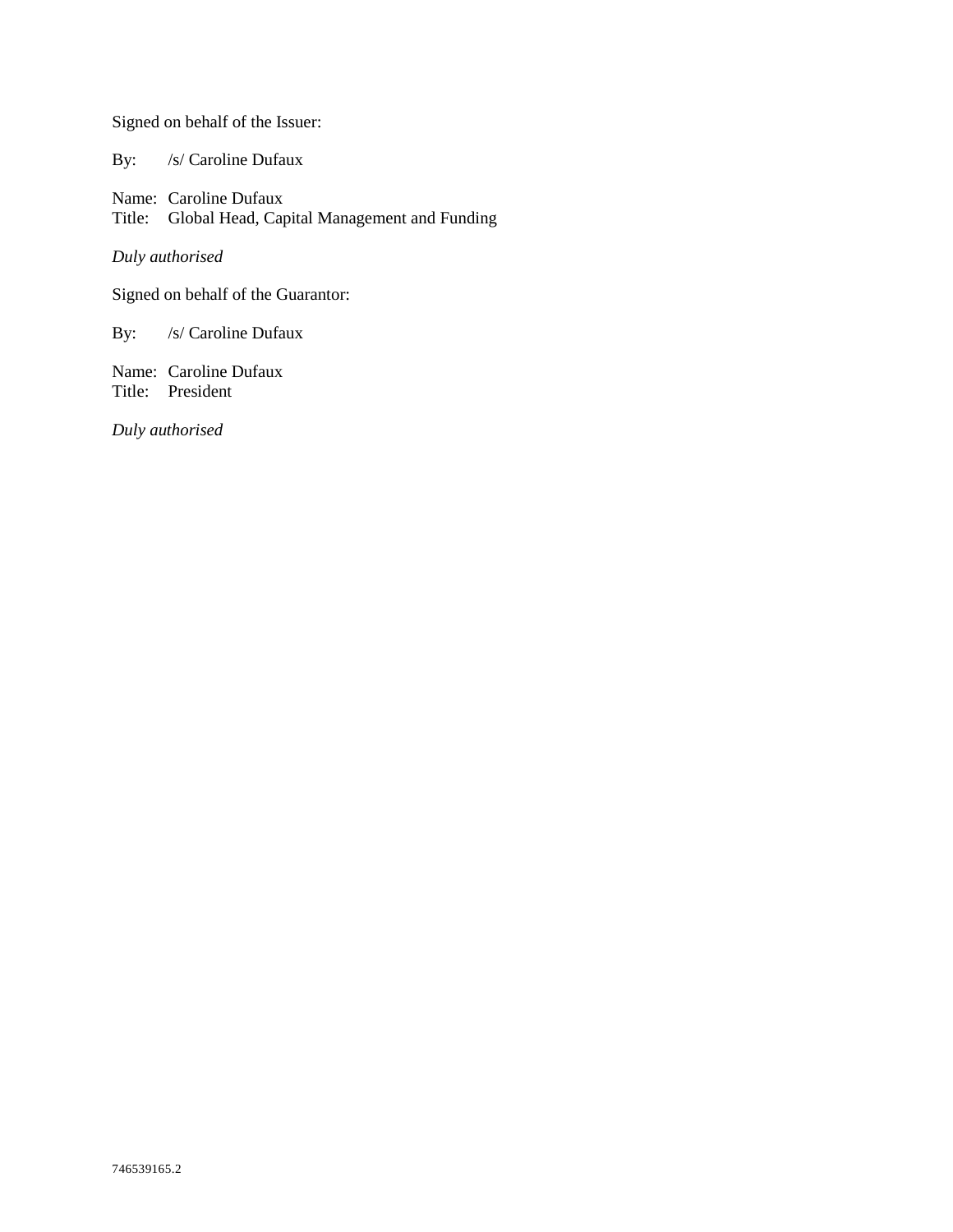#### **PART 2**

#### **OTHER INFORMATION**

## **1. LISTING AND ADMISSION TO TRADING; ESTIMATED NET PROCEEDS**

| (a) | Listing and admission to trading:                                       | Application is expected to be made by the Issuer<br>(or on its behalf) for the Covered Bonds to be<br>admitted to trading on the London Stock<br>Exchange's main market and to the Official List of<br>the FCA with effect from 9 March 2022. |
|-----|-------------------------------------------------------------------------|-----------------------------------------------------------------------------------------------------------------------------------------------------------------------------------------------------------------------------------------------|
| (b) | Estimate of total expenses related $£5,750$<br>to admission to trading: |                                                                                                                                                                                                                                               |
| (c) | Estimated net proceeds:                                                 | £616,278,000                                                                                                                                                                                                                                  |

#### **2. RATINGS**

Ratings: The Covered Bonds to be issued are expected to be rated:

Fitch: AAA

Fitch describes a credit rating of "AAA" in the following terms: "'AAA' ratings denote the lowest expectation of default risk. They are assigned only in cases of exceptionally strong capacity for payment of financial commitments. This capacity is highly unlikely to be adversely affected by<br>foreseeable events," (Source: Fitch foreseeable events." (Source: Fitch, https://www.fitchratings.com/products/ratingdefinitions#rating-scales)

Moody's: Aaa

Moody's describes a credit rating of "Aaa" in the following terms: "Obligations rated Aaa are judged to be of the highest quality, with minimal risk." (Source: Moody's, https://ratings.moodys.io/ratings)

DBRS: AAA

DBRS Morningstar describes a credit rating of "AAA" in the following terms: "Highest credit quality. The capacity for the payment of financial obligations is exceptionally high and unlikely to be adversely affected by future events." (Source: DBRS,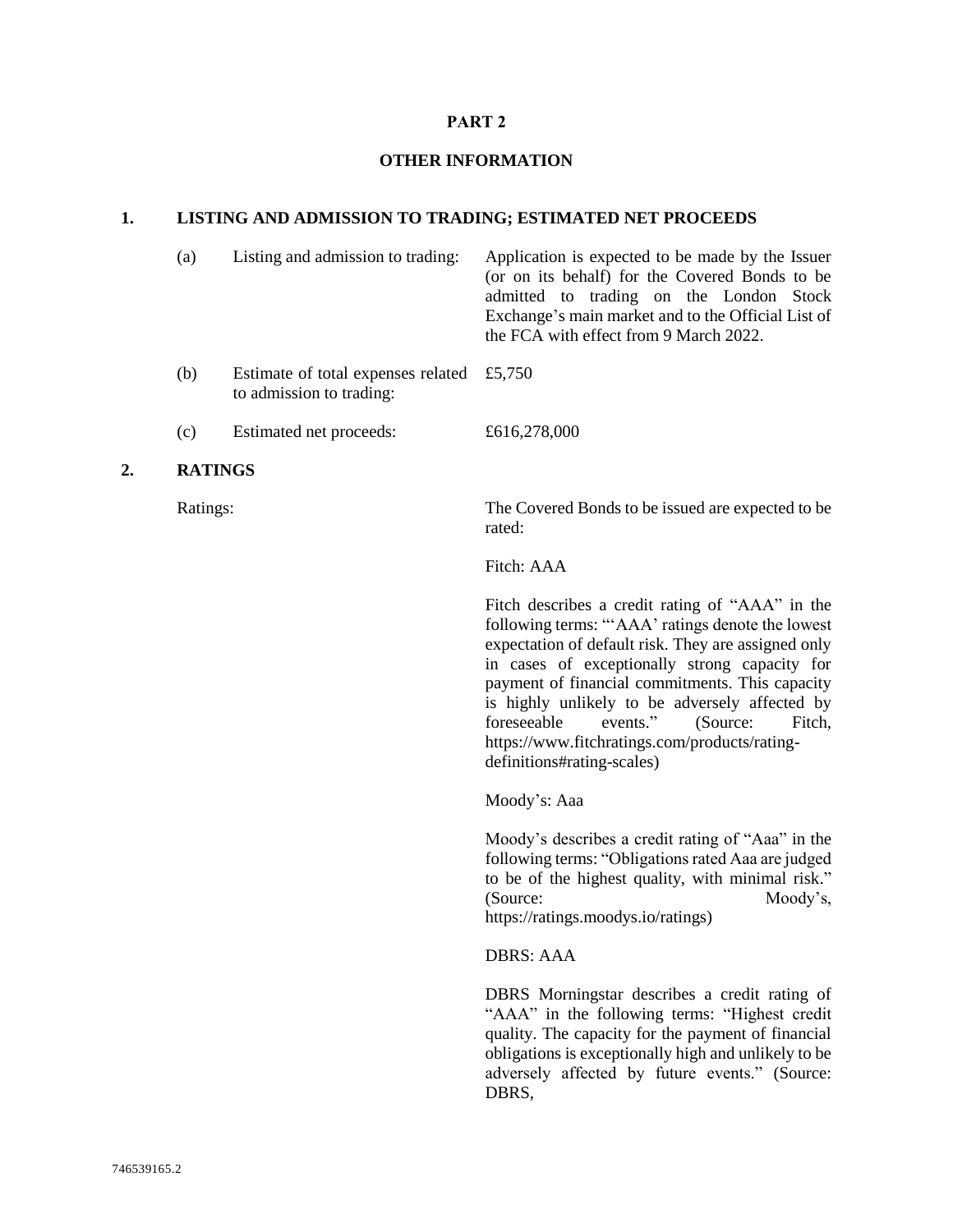## **3. INTERESTS OF NATURAL AND LEGAL PERSONS INVOLVED IN THE ISSUE**

Save as discussed in "*Subscription and Sale and Transfer and Selling Restrictions*" in the Prospectus, so far as the Issuer and the Guarantor are aware, no person involved in the offer of the Covered Bonds has an interest material to the offer. The Managers and their affiliates have engaged, and may in the future engage, in investment banking and/or commercial banking transactions with, and may perform other services for, the Issuer and its affiliates in the ordinary course of business.

## **4. OPERATIONAL INFORMATION**

| (a) | <b>ISIN Code:</b>                                                                                                                                                        | XS2454288122                                                                                                                                                                                                                                                                                                                                                                                                |
|-----|--------------------------------------------------------------------------------------------------------------------------------------------------------------------------|-------------------------------------------------------------------------------------------------------------------------------------------------------------------------------------------------------------------------------------------------------------------------------------------------------------------------------------------------------------------------------------------------------------|
| (b) | Common Code:                                                                                                                                                             | 245428812                                                                                                                                                                                                                                                                                                                                                                                                   |
| (c) | CFI Code:                                                                                                                                                                | See the website of the Association of National<br>Numbering Agencies (ANNA) or alternatively<br>sourced from the responsible National Numbering<br>Agency that assigned the ISIN                                                                                                                                                                                                                            |
| (d) | <b>FISN Code:</b>                                                                                                                                                        | See the website of the Association of National<br>Numbering Agencies (ANNA) or alternatively<br>sourced from the responsible National Numbering<br>Agency that assigned the ISIN                                                                                                                                                                                                                            |
| (e) | Any clearing system(s) other than<br>DTC, Euroclear or Clearstream,<br>Luxembourg and the relevant<br>identification number(s) or codes<br>such as CUSIP and CINS codes: | Not Applicable                                                                                                                                                                                                                                                                                                                                                                                              |
| (f) | Name<br>address of initial<br>and<br>Paying<br>Agent(s)/Registrar(s)/Transfer<br>$Agent(s)$ :                                                                            | The Bank of New York Mellon<br>One Canada Square, 48th Floor<br>London E14 4AL                                                                                                                                                                                                                                                                                                                              |
| (g) | Names and addresses of additional<br>Agent(s)/Transfer<br>Paying<br>$Agent(s)$ (if any):                                                                                 | None                                                                                                                                                                                                                                                                                                                                                                                                        |
| (h) | Intended to be held in a manner<br>which would allow Eurosystem<br>eligibility:                                                                                          | Yes. Note that the designation "yes" simply means<br>that the Covered Bonds are intended upon issue to<br>be deposited with one of the ICSDs as common<br>safekeeper, and registered in the name of a<br>nominee of one of the ICSDs acting as common<br>safekeeper and does not necessarily mean that the<br>Covered Bonds will be recognised as eligible<br>collateral for Eurosystem monetary policy and |